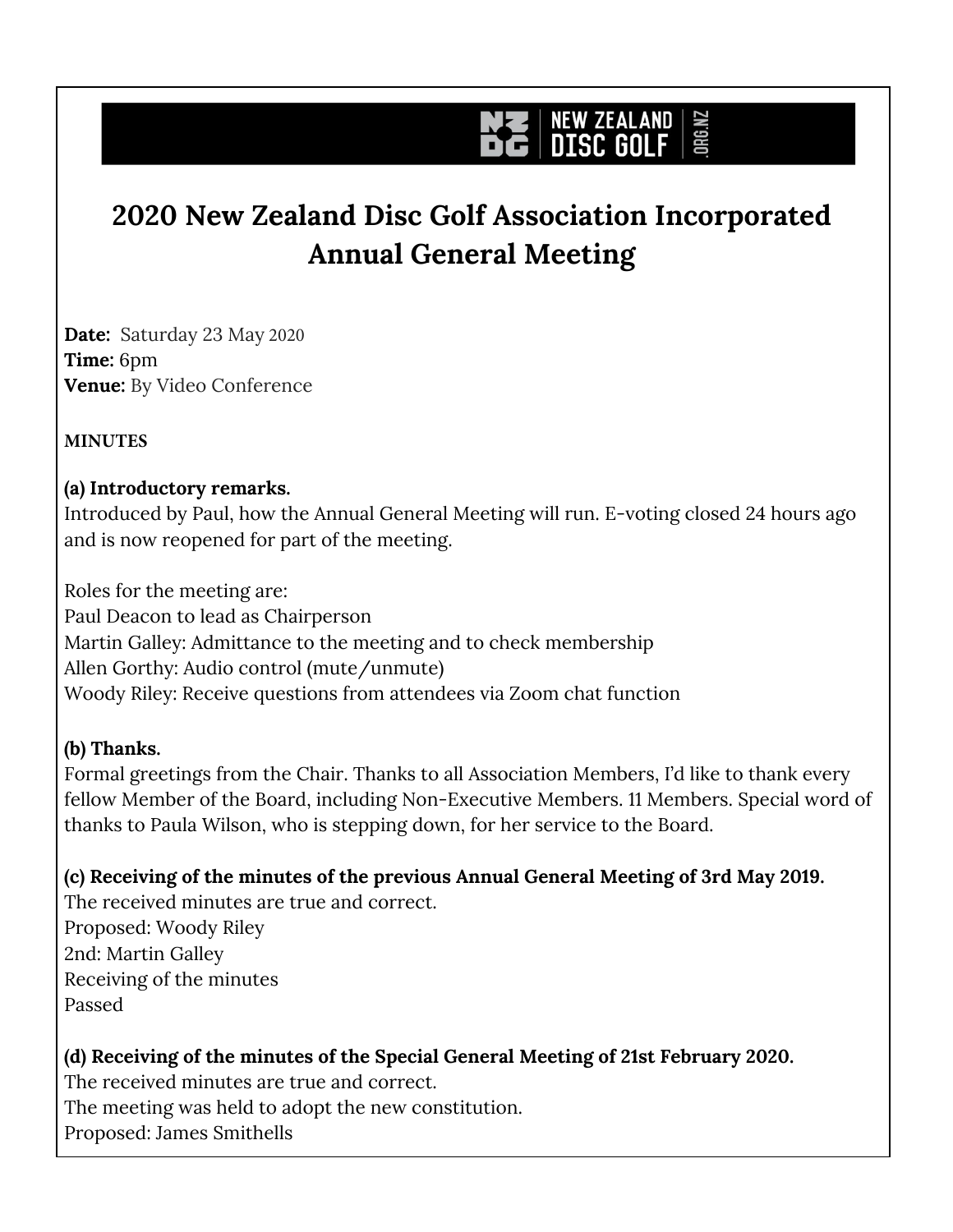2nd: Jonny Ferrari Receiving of the minutes of the SGM Passed

#### **(e) Receiving of the Chairman's annual report on the operations of the Association.**

Proposed: Bray Marsden 2nd: Lorenne Botha Receiving of the Chairman's report Passed

# **(f) Receiving the Treasurer's report on the finances of the Association, together with the annual financial statements as approved by the Board.**

Proposed: Paul Deacon 2nd: Leon Botha Receiving of the annual financial report Passed

## **(g) Recognising and rewarding significant achievements.**

Recognising achievements made during the calendar year, which was presented at Bella Rakha.

## **Women Categories**

Overall and Open: Hayley May Flintoft Masters: Lorenne Botha Grand Masters: Robyn Agnew Senior Grand Masters: Fiona Ming Menzies

#### **Men Categories**

Open and Overall: Jackson Sullivan Masters: Mario Cerniar Grand Masters: Blair Joines Senior Grand Masters: Chris Sinai Legend Category: Monty Westrupp Juniors: Sam Hulbe-Pulver

# **Other Categories**

Contribution to Disc Golf Trophy: James Smithells and Simon Feasey

# **(h) Receiving of reports from local disc golf clubs.**

Reports received from 6/18 clubs. Clubs who haven't submitted are able to submit their club reports for adding to the website.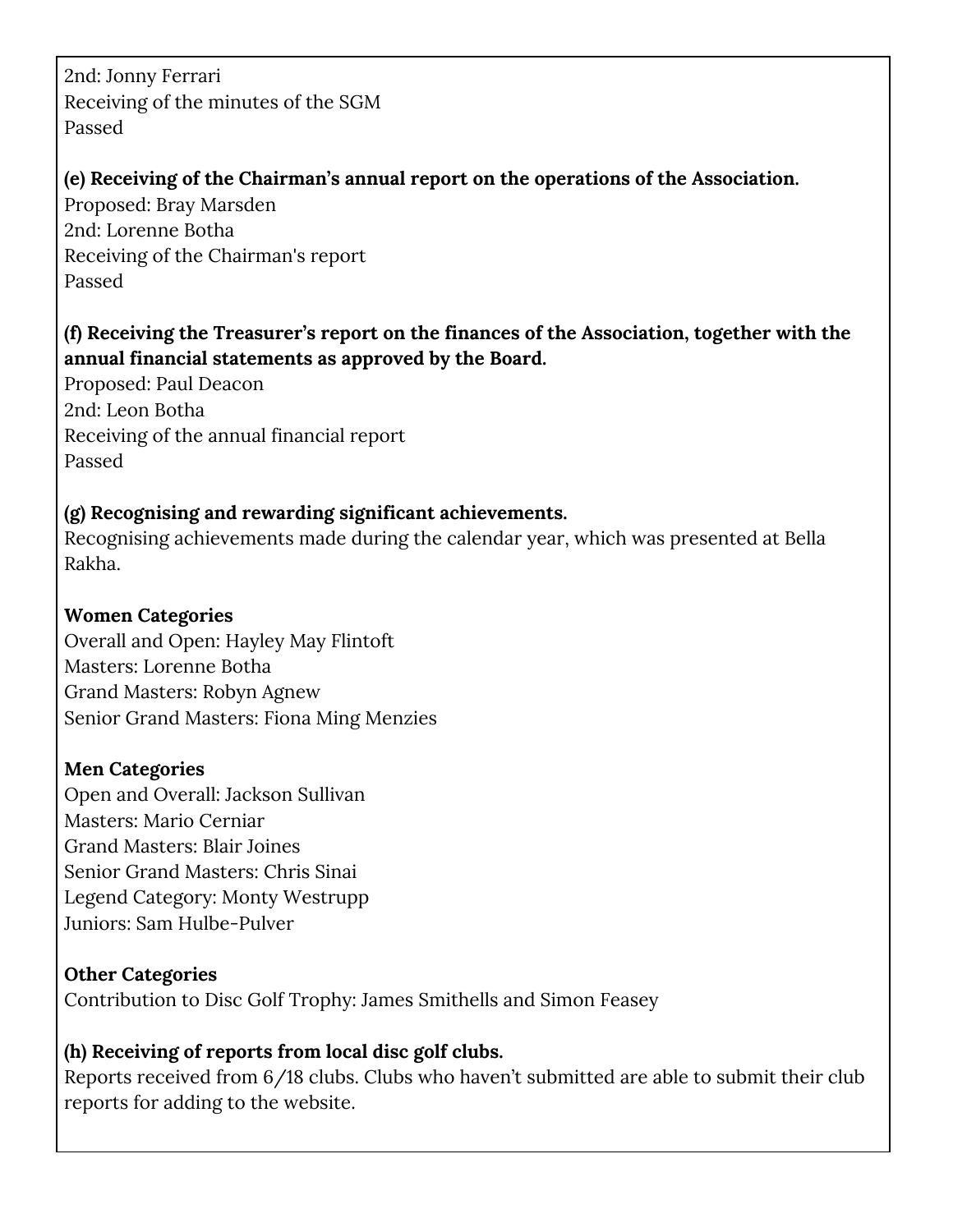Proposed : Paul Deacon 2nd: Leon Botha Reports received Passed

#### **(i) Members to decide on 3 motions:**

(1) "That Members confirm Mathew John Prichard of Wanaka, member of Chartered Accountants Australia and New Zealand (CAANZ), as reviewer of NZDG's annual financial statements, as appointed by the Board, and recommended by them."

For: 102 Against: 2 Abstain: 3 Motion passed

(2) "That the existing (event-based) terms of Membership be maintained without change. For a fee of NZD\$7 per player per event, each player at an NZDG Tour event is given Membership of the Association for the following year, subject to the standard conditions set out in the Constitution. This Motion carries the recommendation of the Board."

For: 94 Against: 5 Abstain: 8 Motion passed

(3) "That a new category of Membership be created based on an annual subscription of NZD\$25. For this fee, subscription Members are granted Membership for the following year, subject to the standard conditions set out in the Constitution. Subscription Members are not eligible to vote at Association Meetings, or to stand for the Board, unless: (a) they meet the requirements for voting or standing for the Board as set out in the Constitution, and

(b) they have written support stating a valid connection to disc golf from an Affiliated Club, a Director of the Board, or a Non-Executive Officer of the Association (for example stating that they are a regular player, or that they are the parent or guardian of a regular player). This Motion carries the recommendation of the Board."

For: 80 Against: 16 Abstain: 11 Motion passed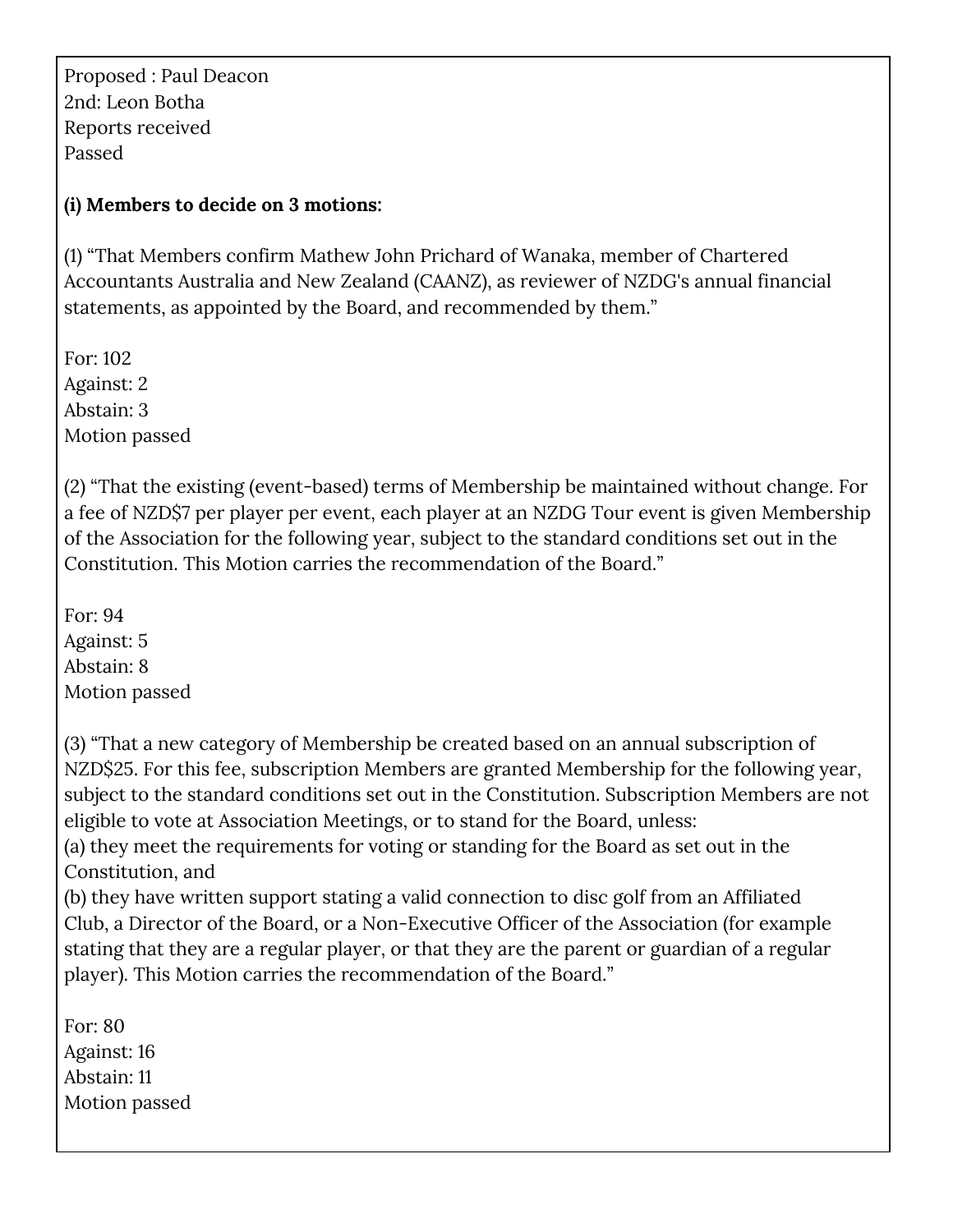#### **(j) Election of nominated and seconded Directors of the Board as notified to the Secretary:**

- Chair Paul Deacon: 77 Allen Gorthy: 28 Abstain: 3 Paul Deacon duly elected

- Secretary Woody Riley For: 96 Against: 2 Abstain: 10 Woody Riley duly elected

- Deputy Chair: Jeremy Hawkes For: 94 Against: 0 Abstain: 14 Jeremy Hawkes duly elected

- Tour Director Martin Galley: 86 Brady Kuech: 19 Abstain: 3 Martin Galley duly elected

- Outreach Director Chris Smith For: 91 Against: 3 Abstain: 14 Chris Smith duly elected

There are two positions for which we have no candidate:

- Treasurer

- Communications Director

The situation is the same as when a Director resigns during the year, and is covered in our Constitution.